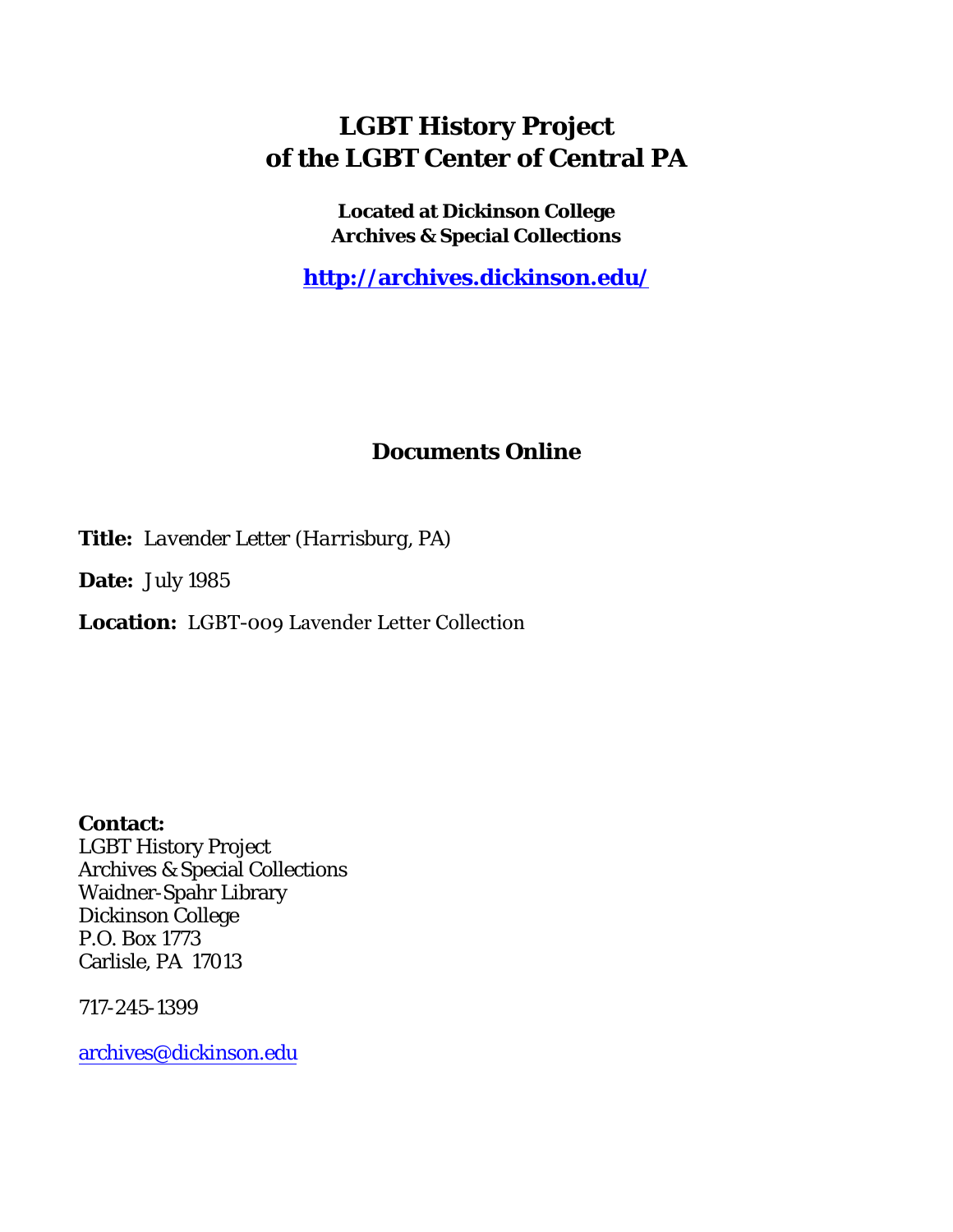Lavender Letter

第一

A Calendar of Events for by VOL. 3 NUMBER 7 Lesbian Women in the Central Pennsylvania area. JULY, 1985

WEDNESDAY, JULY 3 - 8PM...John Calvi in Concert, on banjo and guitar. Fine writer of songs and entertainer. Worker for AIDS. Come spend a wonderful night out! Cost - Contribution. Friends Meeting House, 6th & Herr Sts., Hbg.

SUNDAY, JULY 7 - 5PM...Dignity sponsored Mass for Lesbian/Gay Community, Friends Meeting House, 6th s Herr Sts., Hbg.

SUNDAY, JULY 7 - 3PM...MCC Worship Service, Friends Meeting House, 6th & Herr Sts., Hbg

SUNDAY, JULY 7 - 7PM...MCC Worship Service, Unitarian Church of Lancaster, 538 W. Chestnut St

FRIDAY, JULY 12 at the Scarab Bar 11PM-2AM...Sue Reider on Guitar in Reading.

SATURDAY, JULY 13 • Food, Beer, Soda, <sup>&</sup>lt; \$9. Reading area. Write: Bev + Kathy - 1-8PM...Lambda Alive Picnic. Games, Prizes, Entertainment. Come out for a good time. Bpx 107, Dauberville, Pa. 19511

SUNDAY, JULY 14 - 3PM...MCC Worship Service, Friends Meeting House, 6th & Herr Sts., Hbg.

SUNDAY, JULY 14 - 7PM...MCC Worship Service, Unitarian Center of Lancaster, 538 W. Chestnut St.

SUNDAY, JULY 14 - 12 NOON TILL DUSK...Dignity sponsored picnic at Pine Grove Furance State Park. Celebrate Dignity's 10th Anniversary. Volleyball, charcoal, hotdogs and condiments provided. Bring food/beverage to share. Pine Grove State Park, Rt. 233, South of Newville. Call 236-1081 for more information.

MONDAY, JULY 15 - 7:30PM...Social Support Group meets in the York Area. A good opportunity to meet people and to enjoy good conversation. Call 848-9142 location.

SATURDAY, JULY 20 - Dignitys Anniversary Mass and Birthday Party (10th). 3PM reception for Sister Jeannine at 33 Woods Drive, Mechanicsburg, 6PM Anniversary Mass at Lakeside Lutheran Church, Green and Division Sts., Hbg. 7PM cocktails and dinner at Excellent Inn, North Front Street, Hbg. \$20. Call 234-4550.

SATURDAY, JULY 20 SATURDAY, JULY 20 - 7:30PM...Lancaster Women's<br>Potluck. Gourmet food, wonderful conversation Call Helpline for location at 397-0691. food, wonderful conversation,

SUNDAY, JULY 21 - 7PM...MCC Worship Service, Unitarian Church of Lancaster, 538 W. Chestnut St.

SUNDAY, JULY 21 - 10:30 AM...Women's Center sponsored Feminist Brunch. Bring fruit, cheese or bread. Egg, coffee, tea provided. Also good conversation. Call 233-4004 for location. **• •••••••••••••••••[a](#page-1-0) \***

SUNDAY, JULY 24 - 3PM...MCC Worship Service, Friends Meeting House, 6th & Herr Sts., Hbg. FRIDAY, JULY 26 - 7-8...Dignity sponsored Women's

Concern Camping Trip. From 12 Noon Friday till 4PM Sunday, Saunderosa Park, Mercersburg, Call *[M](#page-1-0)AXIMATION: LUID* 

FRIDAY, JULY 26 - AUGUST 15...Iris Glen Feminist Camp. A Women's Retreat on the South River, Annapolis, Maryland. Send yourself to camp, one day or one week. Hiking, swimming, canoeing, sports, sailing, fishing and more. Take a vacation with other women, you deserve it! Writes Glen Feminist Camp, P.O. Box 265, Edewater, Maryland, 21037. Call (301) 858-6910.

SUNDAY, JULY 28 - 3PM...MCC Worship Service, Friends Meeting House, 6th & Herr Sts., Hbg.

SUNDAY, JULY 28 - 7PM...MCC Worship Service, Unitarian Center of Lancaster, 538 W. Chestnut St.

SATURDAY, AUGUST <sup>3</sup> - 12 NOON...Dignity sponsored Potluck Picnic and "retreat". Shuffleboard, swimming, wooded atmosphere. Bring food/beverage to share. Call 238-4368 for more information.

SUNDAY, AUGUST 4 - 5PM...Dignity sponsored mass for gay/lesbian community. Friends Meeting House, 6th & Herr Sts., Hbg.

COMING IN AUGUST...Women's Motorcycle Festival '85.<br>August 23-26. Write WMF '85, 7 Lent Avenue, Leroy, New York. 14482. Call (716) 768-6054

AUGUST 30-SEPTEMBER 2... New England Women's Musical<br>Retreat. Teresa Trull, Chris Williamson and Band, Mary Watkins, Linda Tillery with Kate Clinton M.C. and much more. Three day ticket includes camping space, food, concerts and activities (including SWimming). \$85, \$75 unemployed/student. For more information write: N.E.M.R., P.O. Box 728, West<br>Hartford, CT. 06107. Call (203) 233-7394.

SEPTEMBER 14 - Dayliner Cruise sponsored by Women the Move. 5000 Women on one Cruise! For more information write: Women on the Move, P.O. Box 1317, Scarsdale, New York 10583. Call (914) 693-8922.

Looking for Wimmin of a like mind who are interested in studying and discussing the positive aspects of WICAA, WICCANTISM, WIMMIN'S Spirituality. Call 234-6432 or Write: Box 1527, Hbg., Pa. 17105

Anyone interested in attending softball games in the Hbg.-Middletown area, send a stamped self-addressed envelope to L.L. Softball, P.O. Box 1527, Hbg., 17105. (Not all teams are Lesbian however).

• •••••••••••••••••

<span id="page-1-0"></span>

WE WANT YOU TO SEND IN THIS COUPON ONCE, SO YOU WILL SURE TO RECEIVE THE LAVENDER LETTER EACH MONTH. To ASSURE YOUR PRIVACY, IT WILL ARRIVE IN AN UNMARKED, SECURITY<br>ENVELOPE. A DONATION OF #4-<sup>9</sup> (MORE IF YOU CAN, LESS IF YOU CAN'T) WOULD HELP COVER POSTAGE & PRINTING FOR THE YEAR.

PLEASE SEND CHECKS IN THE NAME OF CASH". THANKS!

 $(ovqr)$